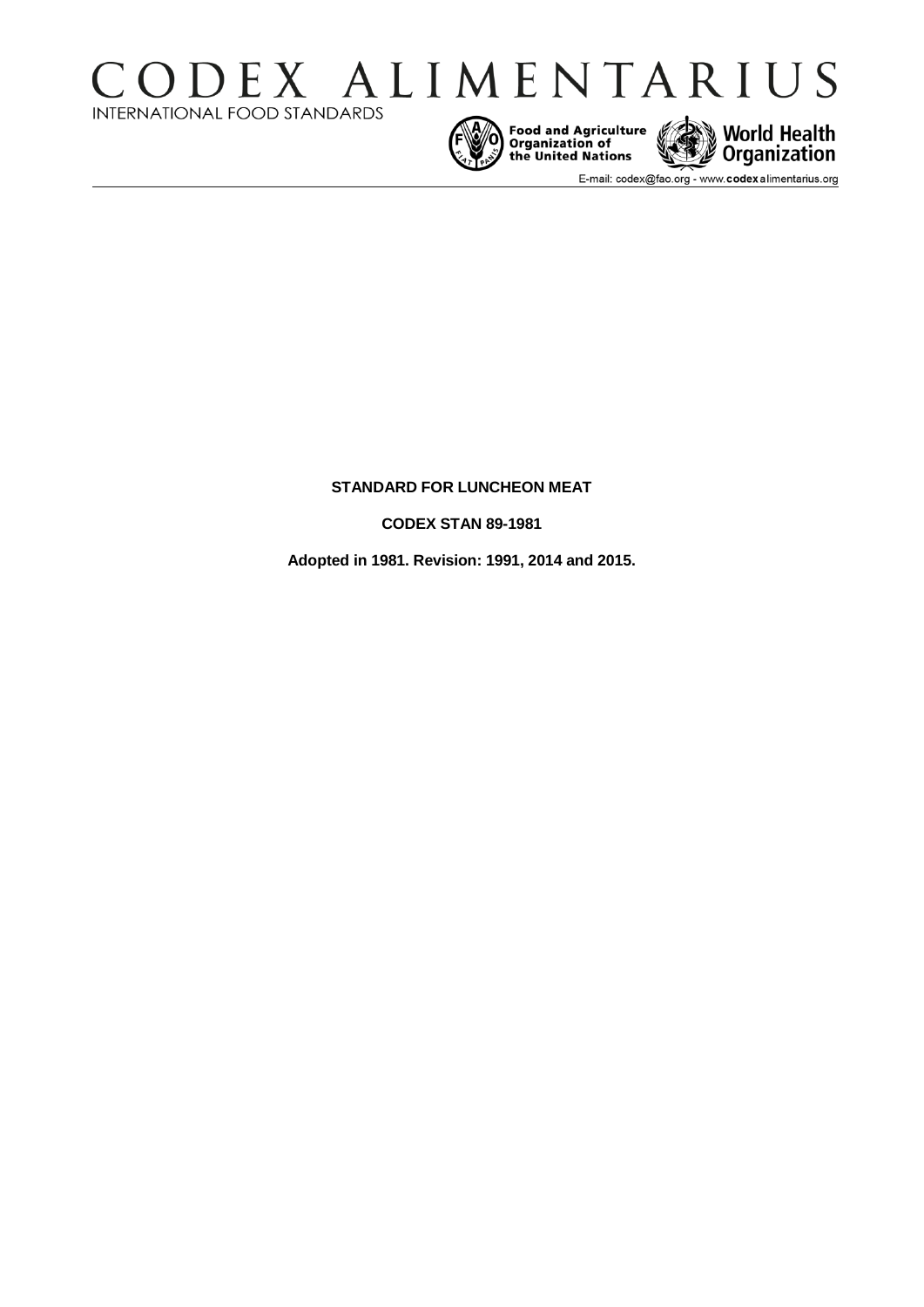#### **1. SCOPE**

This standard applies to products designated as "Luncheon Meat"<sup>1</sup> which have been packed in any suitable packing material.

## **2. DESCRIPTION**

The product shall be prepared from meat or poultry meat or a combination of these as defined below which has been comminuted and cured and which may have been smoked.

The product may or may not contain binders.

The heat treatment to which the product has been subjected and the type of cure and packaging shall be sufficient to ensure that the product presents no public health hazard and remains wholesome under the conditions of storage, transport and sale.

## **2.1 Subsidiary Definitions**

For the purpose of this standard:

- **Edible offal** means such offals as have been passed as fit for human consumption including lungs (but not if the animal from which the lungs have been taken has been scalded by immersion in hot water) but not including ears, scalp, snouts (including lips and muzzle), mucous membrane, sinews, genital system, udders, intestines and urinary bladder. Edible offal also includes poultry skin.
- **Meat** means the edible part including edible offal from any mammal slaughtered in an abattoir.
- **Packaged** means packed in a container manufactured of materials which do not permit contamination under normal conditions of handling.
- **Poultry meat** means the edible part of any domesticated birds including chickens, turkeys, ducks, geese, guinea-fowls or pigeons slaughtered in an abattoir.

# **3. ESSENTIAL COMPOSITION AND QUALITY FACTORS**

#### **3.1 Essential Ingredients**

- Meat or poultry meat or a combination of these excluding edible offal;
- Water:
- Curing ingredients consisting of food-grade salt and sodium or potassium nitrite.

## **3.2 Optional Ingredients**

- Edible offal, fat *per se*, cured and uncured pork rind *per se*;
- Carbohydrate and protein binders such as:
	- meal, flour or starch prepared from grain, or potato or sweet potato;
	- bread, biscuit or bakery products;
	- milk powder, skim milk powder, butter milk powder, caseinate, whey powder, egg protein, dried blood products, vegetable protein products;
- Sucrose, invert sugar, dextrose (glucose), lactose, maltose, glucose syrup (including corn syrup);
- Spices, seasonings and condiments;
- Water soluble, aromatic hydrolysed protein.

#### **3.3 Composition**

1

|                              | Product with binder | Product without binder and edible offal<br>(but may include heart, tonque or head<br>meat from mammals) |
|------------------------------|---------------------|---------------------------------------------------------------------------------------------------------|
| Minimum ingoing meat content | $80\%^{2}$          | 90%                                                                                                     |
| Maximum fat content          | 35%                 | 30%                                                                                                     |

<sup>1</sup> Only the English language shall be used whatever the language of the text.

<sup>2</sup> The meat content includes meat, edible offal and poultry meat.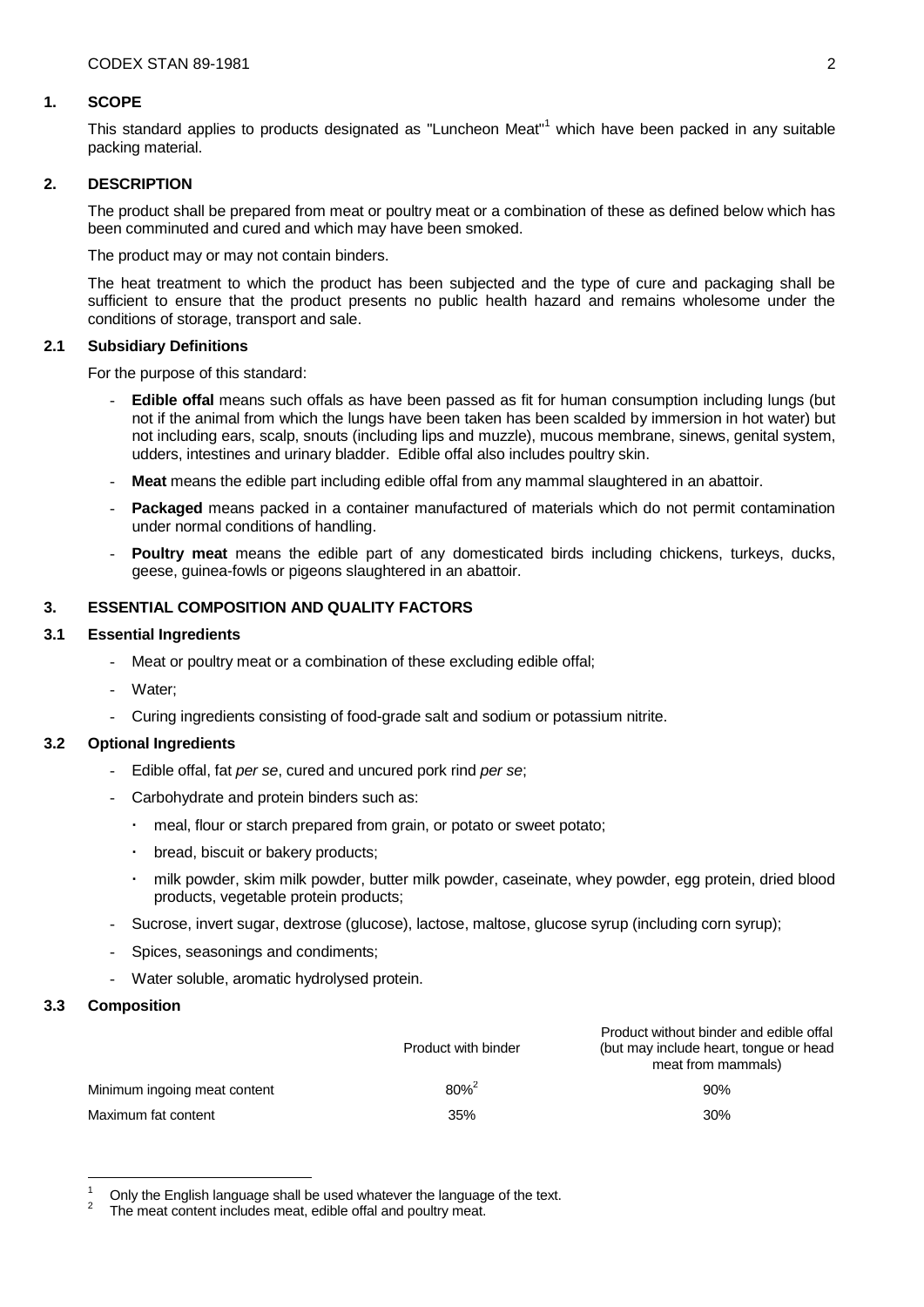## **3.4 Essential Quality Factors**

#### **3.4.1** *Raw Material*

The ingredients from which the product is prepared shall be of a quality suitable for human consumption and free from objectionable odours and flavours.

## **3.4.2** *Final Product*

The product shall be clean and substantially free from staining and contamination from the container. The meat and poultry meat shall be uniformly and thoroughly cured and the product shall be capable of being sliced.

## **4. FOOD ADDITIVES**

Preservatives, humectants and colours used in accordance with Tables 1 and 2 of the *General Standard for Food Additives* (CODEX STAN 192-1995) in food category 08.3.2 "Heat-treated processed comminuted meat, poultry, and game products" and its parent food categories are acceptable for use in foods conforming to this Standard. Only certain Table 3 food additives (as indicated in Table 3) are acceptable for use in foods conforming to this Standard.

Use of flavouring substances should be consistent with the *Guidelines for the Use of Flavourings* (CAC/GL 66-2008).

Section 4.1 of the *General Standard for Food Additives* (CODEX STAN 192-1995), referring to the conditions applying to carry-over of food additives from ingredients and raw materials into foods, shall apply.

## **5. CONTAMINANTS**

The products covered by this Standard shall comply with the Maximum Levels of the *General Standard for Contaminants and Toxins in Food and Feed* (CODEX STAN 193-1995).

The products covered by this Standard shall comply with the maximum residue limits for pesticides and/or veterinary drugs established by the Codex Alimentarius Commission.

#### **6. HYGIENE**

It is recommended that the products covered by the provisions of this Standard be prepared and handled in accordance with the appropriate sections of the *General Principles of Food Hygiene* (CAC/RCP 1-1969), the *Code of Hygienic Practice for Meat* (CAC/RCP 58-2005), the *Code of Hygienic Practice for Low-Acid and Acidified Low-Acid Canned Foods* (CAC/RCP 23-1979), the *Guidelines on the Application of General Principles of Food Hygiene to the Control of Listeria monocytogenes in Ready-to-Eat Foods* (CAC/GL 61-2007) and other relevant Codex texts such as Codes of Hygienic Practice and Codes of Practice.

The products should comply with any microbiological criteria established in accordance with the *Principles and Guidelines for the Establishment and Application of Microbiological Criteria Related to Foods* (CAC/GL 21-1997).

## **7. LABELLING**

The provisions of the *General Standard for the Labelling of Prepackaged Foods* (CODEX STAN 1-1985), shall apply:

#### **7.1 The Name of the Food**

The name of the food to be declared on the label shall be "Luncheon Meat".

A declaration of the presence of binders and of edible offal and a declaration indicating the species of animal from which the meat, poultry meat or a combination of these is derived shall be given in connection with the name of the product if their omission would mislead the consumer.

#### **7.2 List of Ingredients**

The list of ingredients shall indicate the species of animals from which the meat, poultry meat or a combination of these is derived.

## **7.3 Date Marking and Storage Instructions**

For shelf-stable products the date of minimum durability shall be declared by the year.

For products which are not shelf-stable i.e. which may be expected not to keep for at least 18 months in normal conditions of storage and sale, and which are packaged in a container ready for offer to the consumer or for catering purposes, the date of minimum durability shall be declared by day, month and year.